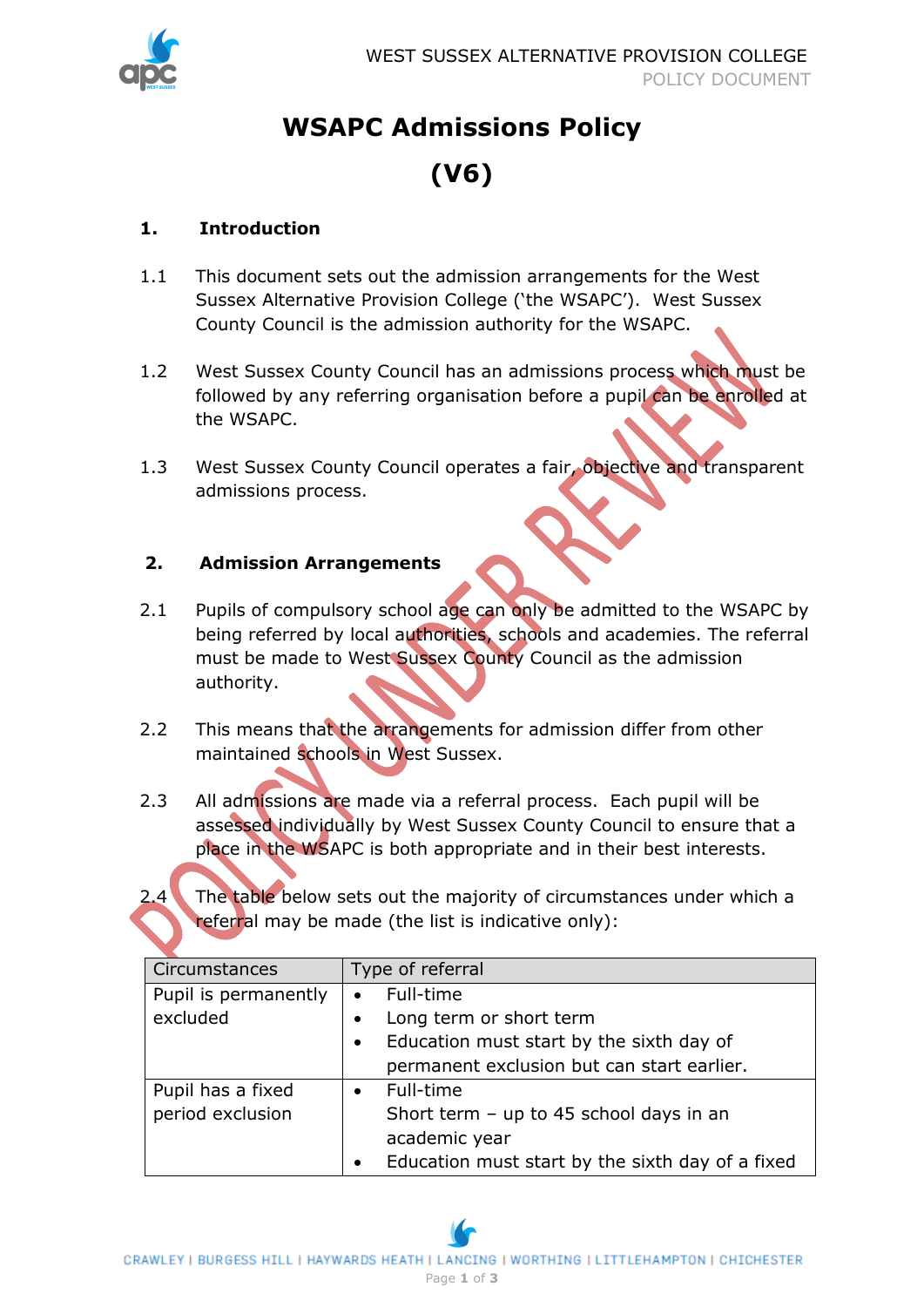|                           | period exclusion but can start earlier.                      |
|---------------------------|--------------------------------------------------------------|
| Pupil cannot attend       | Part-time if medication reasons make this<br>$\bullet$       |
| education due to          | appropriate                                                  |
| illness (section 19       | Long term or short term                                      |
| Education Act 1996)       |                                                              |
| Pupil has                 | Full-time or part-time depending on whether the<br>$\bullet$ |
| behavioural issues        | pupil is receiving education elsewhere to make               |
| (including pupils at      | up to full-time.                                             |
| risk of exclusion and     | Short term or medium term. Placement cannot<br>$\bullet$     |
| those directed off-       | last beyond the end of the academic year in                  |
| site for education to     | which it is made and must be reviewed at least               |
| improve their             | every 30 calendar days by the governing body                 |
| behaviour)                | of the referring school.                                     |
| Young mother              | Short term - up to 18 weeks<br>$\bullet$                     |
|                           | Full-time or part-time depending on the young<br>٠           |
|                           | mother's circumstances                                       |
| Children with             | Full-time or part-time<br>$\bullet$                          |
| statements of             | Short term or medium term or long term                       |
| special educational       |                                                              |
| needs without a           |                                                              |
| school place (or          |                                                              |
| undergoing statutory      |                                                              |
| assessment)               |                                                              |
| Looked after              | Full-time                                                    |
| children without a        | Short term whilst appropriate mainstream                     |
| school place, or at       | provision is made                                            |
| immediate risk of         |                                                              |
| permanent exclusion       |                                                              |
| Looked after              | Full-time                                                    |
| children who have         | Short term or long term<br>∙∙                                |
| been permanently          | Education must start on the first school day                 |
| excluded                  | after the permanent exclusion                                |
| Children whose            | Full-time<br>$\bullet$                                       |
| <b>Elective Home</b>      | Short term or medium term                                    |
| <b>Education has been</b> |                                                              |
| failed                    |                                                              |
| Children who are          | Full-time                                                    |
| identified as             | Short term or medium term                                    |
| Children Missing          |                                                              |
| Education                 |                                                              |
| Children considered       | Full-time<br>$\bullet$                                       |
| under the Fair            | Short term or medium term                                    |
| <b>Access Protocol</b>    |                                                              |